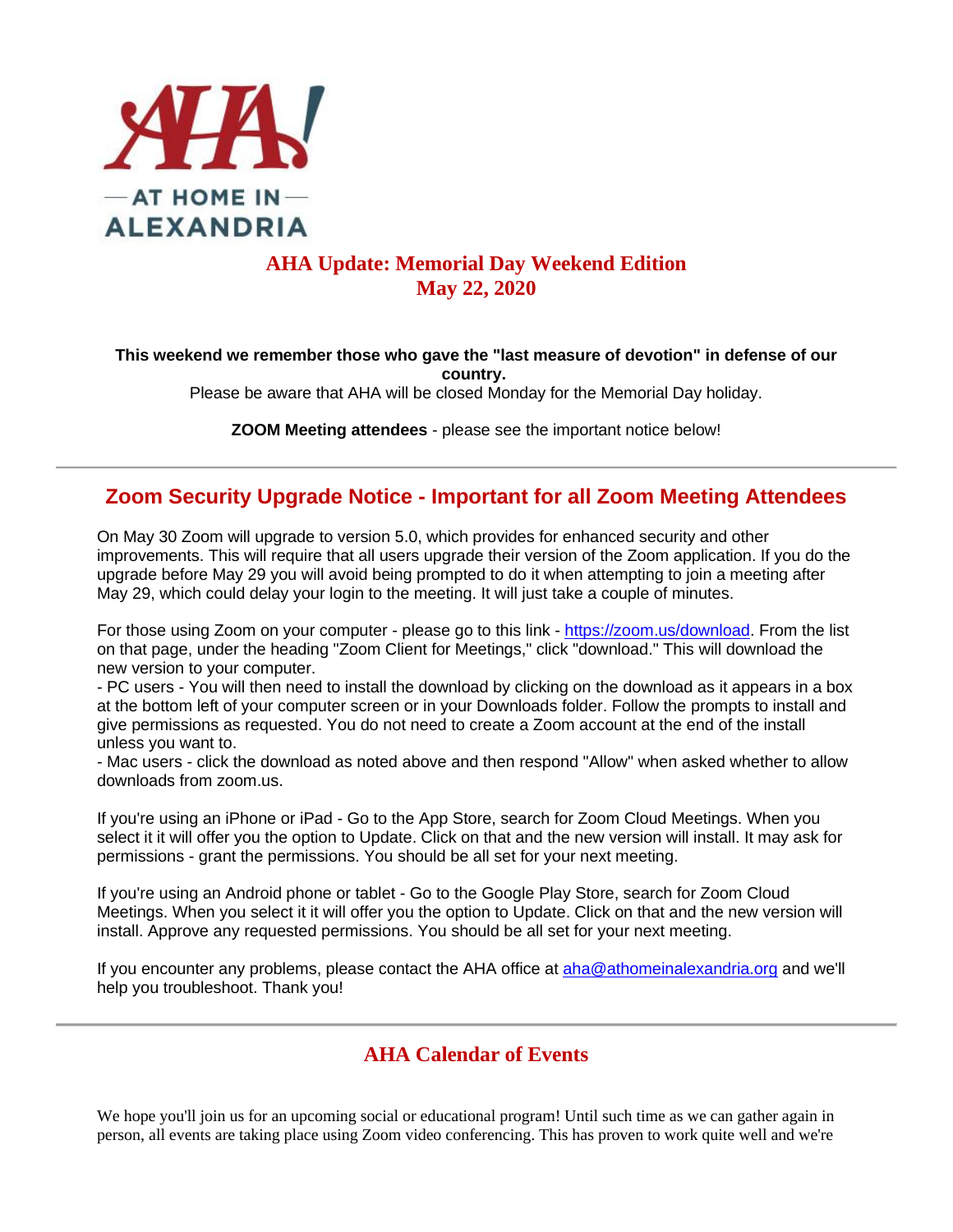happy so many AHA members and volunteers are participating. Be aware that you can also join by telephone only if you don't have video capability. So don't miss out....join us either way.

All event registration deadlines are 2 days prior to the program. We will send out the meeting information the day before the event to all who have registered. You must register using AHA Hub or by calling or emailing the AHA office. Please check our emails for updates as new programming is added! Here is the calendar for the remainder of May:

Tuesday, May 26 - [What's In The News Discussion](https://aha.clubexpress.com/content.aspx?page_id=4002&club_id=251265&item_id=1207793) - 10am Wednesday, May 27 - [Coffee and Conversation -](https://aha.clubexpress.com/content.aspx?page_id=4002&club_id=251265&item_id=1207796) 10am - Let's build our summer reading lists with your recommendations Thursday, May 28 - [Conversation with Del. Mark Levine](https://aha.clubexpress.com/content.aspx?page_id=4002&club_id=251265&item_id=1218170) - 10am - NEW! Hear about the 2020 legislative session. Thursday, May 28 - [Yoga with Amy -](https://aha.clubexpress.com/content.aspx?page_id=4002&club_id=251265&item_id=1215813) 3pm - Yoga suitable for older adults, either using chair or mat

If you haven't used Zoom yet, please contact the AHA office and we will arrange a time to introduce you to Zoom and ensure you can access it.

## **Looking Ahead!**

**The following programs will be early in June, so get a jump on the June calendar and sign up now!**

**Art Talk - Friday, June 5** - Painter Sigrid Wares will provide a demonstration of encaustic painting, which is painting using colored wax and hot iron tools you might usually expect to use in quilting. She will also provide a "tour" of her studio and share examples of her encaustic and other artworks. The Zoom meeting will allow you to watch her technique close up while she narrates this intriguing process. RSVP on the AHA Hub or by contacting the AHA office by June 3.

**Monday Book Club - Monday, June 8** - New book club members are always welcome to join us one Monday each month for a book discussion. The next Zoom meeting will be on Monday, June 8 at 1pm and the book selection is "The Husband's Secret" by Liane Moriarty. You may be familiar with Moriarty as she is also the author of "Big Little Lies," which you might have read or seen the HBO series. Linda Langley is the facilitator for this group and will be happy to answer any questions you may have. Please sign up on the AHA Hub or by calling or emailing the AHA office. RSVP by June 6.

**Integrative Wellness Series - Monday, June 8 -** Mara Benner of Four Directions Wellness will host a three-part series for AHA members and volunteers on Integrative Healthcare on consecutive Mondays in June - June 8, 15, and 22. The sessions will be held on Zoom. Mara created a short video to introduce you to this program. You can view it here <https://bit.ly/3cwSMh0> You can attend one or all of the sessions, but they are cumulative so we hope you can arrange to attend all three. Each session will be 45 minutes and will include time for questions and answers. Visit AHA Hub or call the office to register for the first session - An Overview of Integrative Healthcare and Simple Techniques - or call or email the AHA office to register. RSVP by June 6.

**Art Talk - Conversation with Matthew Robertson - Wednesday, June 10** - Music lovers please join us for a Zoom meeting with Matthew Robertson, Artistic Director of The Thirteen," a nationally acclaimed choral singing group. Matthew Robertson has conducted the ensemble across the United States and in various recordings. Please enjoy this excerpt from a concert: check here to listen<https://bit.ly/3ghwK3Y> Join us for a conversation about Matthew's inspiration for founding the group, some of their recent challenges, and their unique take on choral music. RSVP by June 8.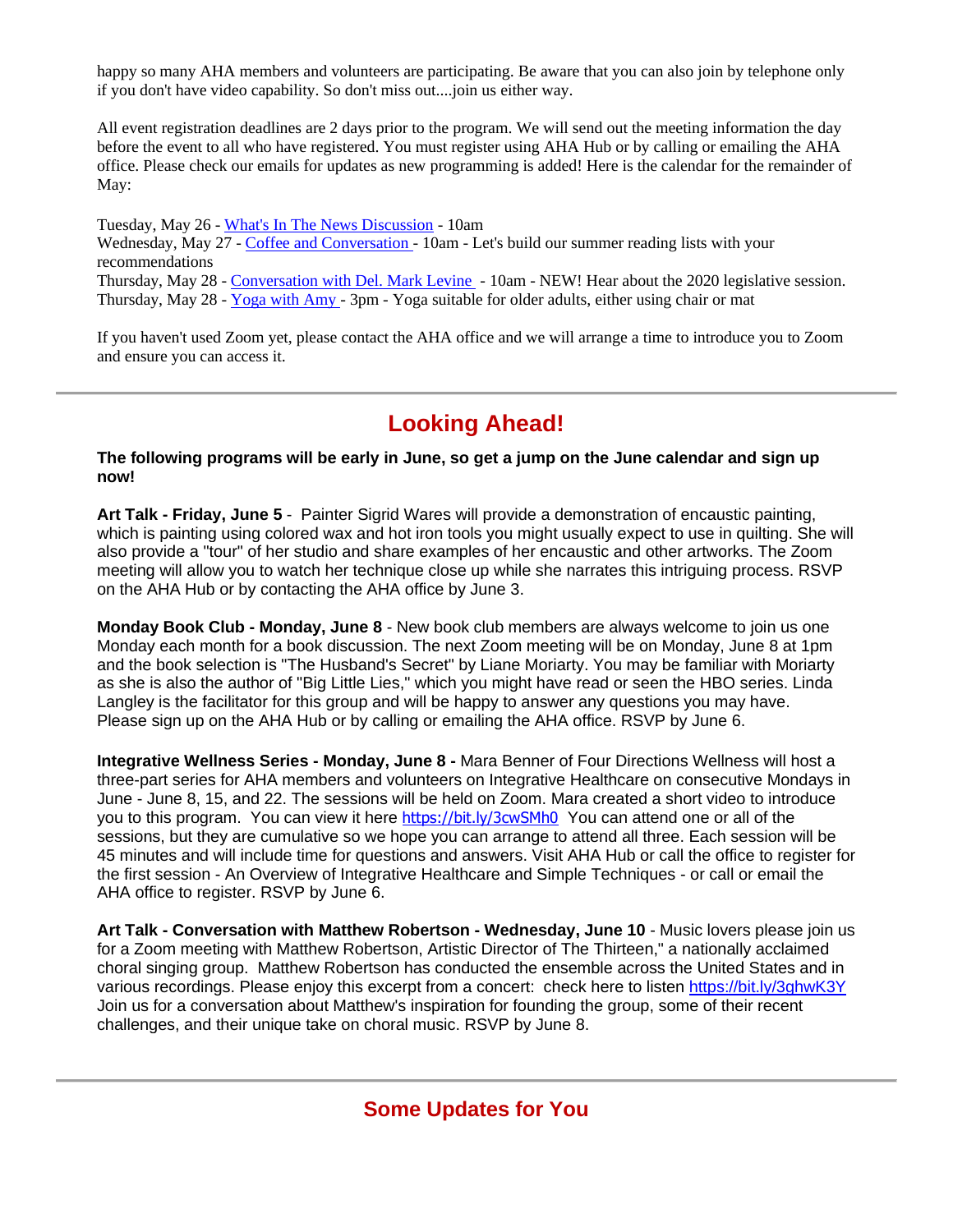- **On Wednesday, May 27th**, please consider supporting At Home in Alexandria during **SHOP.DINE.GIVE.** ACT for Alexandria, the nonprofit community, and shops and restaurants in the city are teaming up to support one another on Wednesday, May 27. When you make your shop purchase or restaurant carry out purchase at a participating business and **mention At Home in Alexandria at checkout**, the shop or restaurant will give a portion of their proceeds to AHA. Check here frequently to see which businesses are participating <https://bit.ly/36l7e9I>
- Mark your calendar for June 30 at 1pm for the exciting conclusion of our "parade of arts" in June with a Zoom program on "The Art of Travel." AHA members are welcome to share their artwork collected during their travels. Does the piece have a great backstory? Why is it special to you? Contact Jen Heinz at [jenheinz@athomeinalexandria.org](mailto:jenheinz@athomeinalexandria.org) if you'd like to show artwork during the program. Otherwise, come and enjoy the art and the stories!
- AHA volunteers are still making grocery and pharmacy runs for our members. We appreciate their help and encourage our members to take advantage of this service. Call the AHA office to schedule and do allow at least 48 hours for us to arrange for a volunteer.

# **Check This Out!**

#### **The National Theatre in London...At Home**

The National Theatre in London is offering filmed versions of their stage plays each week on YouTube. You can watch "A Streetcar Named Desire" performed at the Young Vic Theatre from now through Thursday May 28. This production stars Gillian Anderson as Blanche DuBois. The National Theatre YouTube channel <https://bit.ly/2ZszUfn> offers lots of other interesting content. Enjoy!



### **Important Reminders**

- Gov. Northam has provided a "blueprint" for easing public health restrictions. You can view it here <https://bit.ly/2A4V0WM> Northern Virginia will not enter Phase 1 until May 29 or later.
- The FDA has updated its best practices for grocery stores, restaurants, and food delivery services. View the quidelines here<https://bit.ly/2A4VpZi>Before you order, ask whether these guidelines are being followed.
- The Alexandria Visitors Bureau has a new webpage ALX at Home <https://bit.ly/2WVeztB> to acquaint you with the restaurants, attractions, art and wellness offerings here in Alexandria. Take a look!
- Alexandria has some good COVID-19 resources for you:
	- $\circ$  The general page for information [-www.alexandriava.gov/coronavirus,](http://www.alexandriava.gov/coronavirus) which includes a new FAQ section. There is a wealth of information and we encourage you to give it a look.